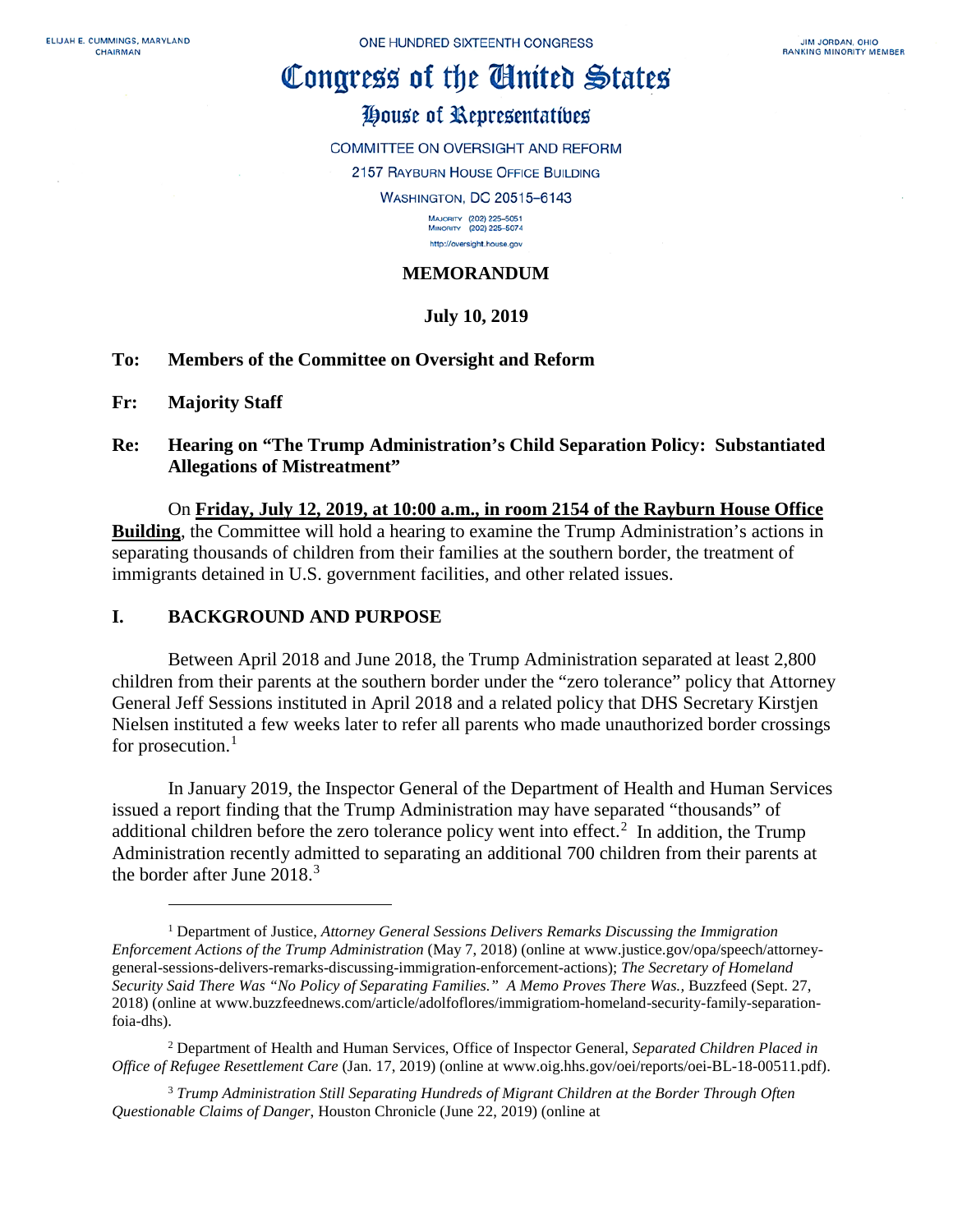Recent reports have identified deteriorating conditions in border facilities where children are being detained. For example, reports from the Inspector General of the Department of Homeland Security have highlighted overcrowded, unhealthy, and unsafe conditions in these facilities, and they have warned that these issues need to be addressed immediately to mitigate health and safety risks.<sup>[4](#page-1-0)</sup>

Other recent reports have raised concerns about racist, sexist, and xenophobic views expressed by some Border Patrol officers regarding detained immigrants through a secret Facebook group.<sup>[5](#page-1-1)</sup>

#### **II. WITNESSES**

**Panel 1**

**Rep. Veronica Escobar (D-TX)** 

**Rep. Alexandria Ocasio-Cortez (D-NY)** 

**Rep. Ayanna Pressley (D-MA)**

**Rep. Rashida Tlaib (D-MI)**

**Panel 2**

#### **Jennifer L. Costello**

Acting Inspector General Department of Homeland Security

#### **Ann Maxwell**

Assistant Inspector General for Evaluation and Inspections Department of Health and Human Services

#### **Elora Mukherjee**

 $\overline{a}$ 

Jerome L. Greene Clinical Professor of Law Columbia Law School

www.houstonchronicle.com/news/houston-texas/houston/article/Trump-administration-still-separating-hundreds-of-14029494.php).

<span id="page-1-0"></span><sup>4</sup> Department of Homeland Security, Office of Inspector General, *Management Alert—DHS Needs to Address Dangerous Overcrowding and Prolonged Detention of Children and Adults in the Rio Grande Valley* (July 2, 2019) (online at www.oig.dhs.gov/sites/default/files/assets/2019-07/OIG-19-51-Jul19\_.pdf); Department of Homeland Security, Office of Inspector General, *Management Alert—DHS Needs to Address Dangerous Overcrowding Among Single Adults at El Paso Del Norte Processing Center* (May 30, 2019) (online at www.oig.dhs.gov/sites/default/files/assets/2019-05/OIG-19-46-May19.pdf).

<span id="page-1-1"></span><sup>5</sup> *Inside the Secret Border Patrol Facebook Group Where Agents Joke About Migrant Deaths and Post Sexist Memes*, ProPublica (July 1, 2019) (online at www.propublica.org/article/secret-border-patrol-facebook-groupagents-joke-about-migrant-deaths-post-sexist-memes).